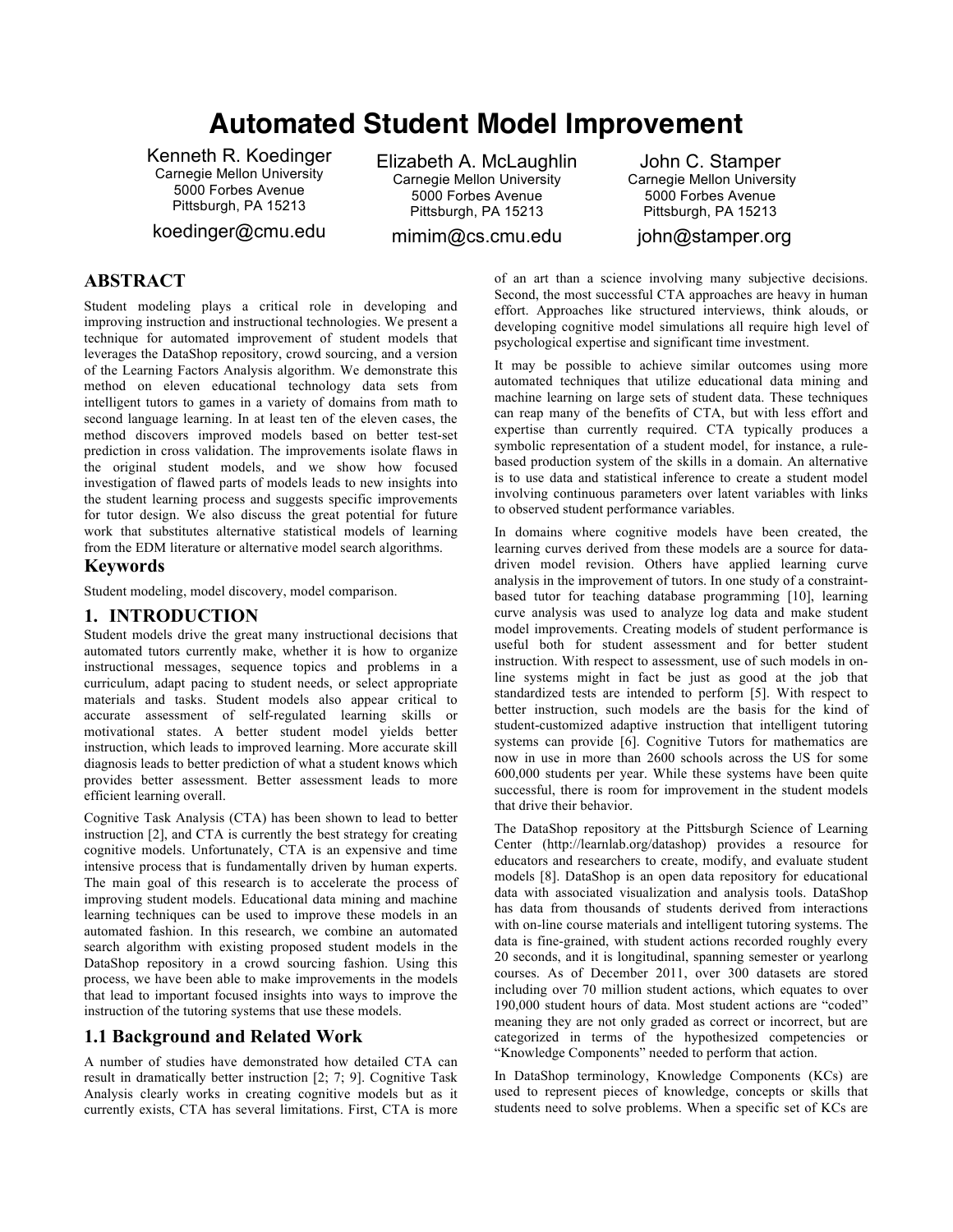mapped to a set of instructional tasks (usually steps in problems) they form a KC Model. A KC model is a specific kind of student model. DataShop provides an easy interface for exporting, modifying, and importing KC models, allowing researchers to evaluate and compare alternative KC models.

#### **1.2 Student Model Improvement**

A number of automated and hand search methods of exploring the cognitive model space have been proposed [1; 4; 10; 11; 13; 14]. These approaches create alternative models that are scored against existing models using one of several metrics for model prediction of student performance and how it changes over time. These include Akaike information criterion (AIC), Bayesian information criterion (BIC), and cross validation [12]. A statistical model is needed to make predictions about changes in student performance and DataShop uses an extension of item response theory that incorporates a growth or learning term [cf., 3; 14]. We refer to this model as the "Additive Factors Model" (AFM) [1; 13] and it is shown in Figure 1. In this statistical model, the discrete portion of the student model is represented by  $q_{jk}$ , the so-called "Q matrix" [16], which maps hypothesized difficulty or learning factors (the knowledge components or skills) to steps in problems. These factors are hypothesized causes for difficulty  $(\beta_k)$  or for learning improvement as students practice  $(\gamma_k)$ . AFM gives a probability that a student i will get a problem step j correct based on the student's baseline proficiency ( $\theta_i$ ), the baseline difficulty ( $\beta_k$ ) of the required KCs (q<sub>ik</sub>), and the improvement ( $\gamma_k$ ) in those KCs as



**Figure 1.** In the Additive Factors Model (AFM), the probability student i gets step j correct  $(p_{ij})$  is proportional to the overall proficiency of student i  $(\theta_i)$  plus for each factor or knowledge component k present for this step j (indicated by  $q_{ik}$ ), add the base difficulty of that factor  $(\beta_k)$  and the product of the number of practice opportunities this student (i) has had to learn this factor  $(T_{ik})$  and the amount gained for each opportunity  $(\gamma_k)$ .

Previous efforts to evaluate cognitive models have used BIC as the evaluation criteria [1]. BIC reduces the chances of over-fitting the data by penalizing for increasing the number of parameters in the model. It is much faster to compute than cross validation and reasonably predicts the results of cross validation. When time is not an issue, cross validation is preferred. There is currently no consensus on how to perform the folding process in cross validation for student model comparison and we discuss three alternatives below (which are in use in DataShop).

# **2. THE CREATION AND EVALUATION OF STUDENT MODELS IN DATASHOP**

Before discussing automated generation of student models, we first describe how DataShop supports researchers in creating and evaluating alternative knowledge component-based student models (represented as Q matrices). The log data collected in DataShop is composed of student attempts on problem steps in a given set of instruction. Each of these problem steps can be tied to one or more skills or knowledge components. This linking of problem steps to knowledge components is called a KC model in DataShop and represents a student model for that set of instruction. Researchers can export KC models from DataShop,

modify them using Excel or another editor, and then import a new model into DataShop for comparison.

KC models in DataShop are fit to data using the AFM equation in Figure 1, and metrics for AIC, BIC, and three versions of cross validation are provided to evaluate and compare different models.

We illustrate the modification of a KC model to produce an improved model with implications for tutor redesign. The example data comes from a data set called Geometry9697 and can be found in the DataShop repository under Public Datasets. Figure 2 shows a screen shot of (a more recent version of) the tutor used in generating the data.

In this example, the best hand-generated model divides the ALT:COMPOSE-BY-ADDITION KC of the original in-use model into three KCs: *Subtract, compose-by-addition*, and *decompose*. The original ALT:COMPOSE-BY-ADDITION KC labels steps where the student must find the area of an irregular shape that may be the sum or difference of two regular shapes (e.g., what's left when a circle is cut from a square). This KC was targeted for improvement because, as shown in the top of Figure 3, it was found to have a non-smooth learning curve (a large difference between actual and predicted values) and although it is relatively difficult (26% error rate), the learning curve does not indicate any learning (the error rate does not go down with opportunities) and, correspondingly, the AFM slope estimate (γj) is zero. As described in [15], these features of a learning curve (not smooth, not low, and not declining) are indicators of a poorly defined KC. A KC may be improved by investigating the problem steps it labels, usually focusing on those where the error rate is much higher (or lower) than normal as in opportunities 12, 15-18, etc., shown in the curve at the top of Figure 3. The analyst seeks a feature of these problem steps that may change the difficulty of performing or learning that step (i.e., a difficulty or learning factor) that is not shared by the other problem steps. In this case, almost all of the hardest problem steps required students to identify the two regular shapes that make up a target irregular shape (i.e., to visually "decompose" and set subgoals to find the area of these regular shapes first). These problem steps were relabeled with a KC called *decompose*. In other problems, the ALT:COMPOSE-BY-ADDITION steps came after an explicit scaffold given to students to find the area of the regular shapes (e.g., a prompt to find the square and circle areas before finding the leftover). These remaining problem steps were relabeled *compose-by-addition*. We say that ALT:COMPOSE-BY-ADDITION was "split" by the decompose factor to produce a new "decompose" KC and a modified "compose-by-addition" KC with fewer steps associated with it.

By inspecting a subset of particularly easy problem steps, another factor was identified (repeated steps in the same problem) and these steps were labeled *Subtract*. That is, ALT:COMPOSE-BY-ADDITION was further split into a third set of steps. In sum, the new KC model splits the ALT:COMPOSE-BY-ADDITION KC in the Original model (which labels 20 steps) into three different KCs: *compose-by-addition* (6 steps), *decompose* (8 steps), and *Subtract* (6 steps).

The bottom of Figure 3 shows, for all three new KCs, the resulting learning curves and the parameter estimates for the difficulty intercepts (in both logit terms,  $\beta_k$ , and converted to a probability) and for the KC learning slopes  $(\gamma_k)$ . Inspecting the empirical learning curves (red lines), all three look smoother than the original ALT:COMPOSE-BY-ADDITION, thus meeting the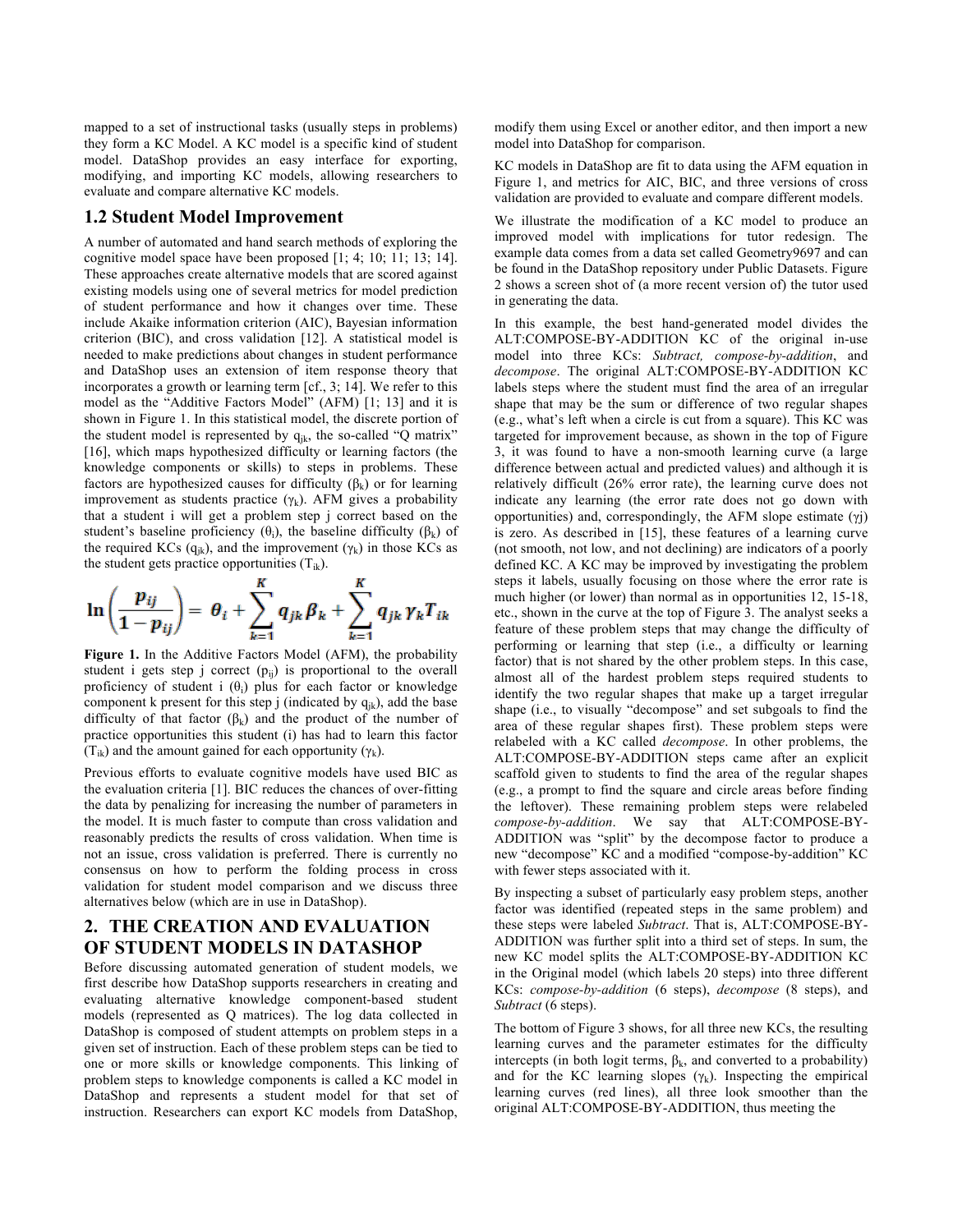

**Figure 2.** A screen shot of the problem Circle N present in the area unit of the Geometry Cognitive Tutor. In Question 1, students are given the area of the circle and must find the radius, diameter, and circumference. In Question 2, students are given the circumference and must find the radius, diameter, and area. The Hint message is in response to a student hint request for the highlighted cell.

"smoothness" criteria. The *decompose* KC learning curve appears to be declining in error rate and, correspondingly, the slope parameter is greater than zero indicating an improvement in the model. The *Subtract* KC curve is not declining but it is already at a low error rate from the start, so this also indicates an improvement in the model. Such a pattern indicates the KC is already known and mastered, therefore, little to no learning is expected. The story for the new *compose-by-addition* KC is mixed – while smoother, it is not declining and not already low. It might be possible to make further improvements in this KC.

The decompose KC results are quite different from the other two newly labeled KCs and the original KC (ALT:COMPOSE-BY-ADDITION) with a much higher initial error rate (57%) and a declining curve (intercept = .36, slope = .15). Given these results and the lack of mastery on the *decompose* KC after six opportunities, we recommend a higher concentration of decomposition problems with additional instructional aids such as worked examples, specific hints, and problems that isolate practice on this skill [15]. These results also indicate less practice is needed on the *Subtract* KC and corresponding problem steps could be reduced or even eliminated from the curriculum.

The statistical fit (shown in the blue lines in Figure 3) is based on the Additive Factors Model described above. Models are evaluated using AIC, BIC, and 10-fold cross validation. We report the root mean-square error (RMSE) averaged over the ten test sets in the cross validation.

For this dataset, the best models according to BIC and cross validation are ones that incorporate the distinction between unscaffolded (decompose) and scaffolded problem steps. More complexity, (e.g., models with 12 and 13 KCs) pays off relative to a simpler model with 10 KCs. But more complexity is not always

better. The Original production rule model in the tutor had 15 skills, yet according to BIC and cross validation measures the simpler models with 12 and 13 skills are better predictors.



**Figure 3.** A knowledge component (KC) with a non-smooth learning curve (see top half of the figure) is replaced in an improved student model with three new KCs with smoother curves (see bottom half of the figure).

There are a couple instructional consequences of the fact that the decompose skill was confounded with performing scaffolded decomposition and, even, with simple subtraction. First, students were able to give the appearance of mastery because they were essentially given credit for this more complex skill when they successfully performed the two simpler skills. It is possible for students to graduate on the merged skill by only getting scaffolded decomposition and subtraction steps correct and never or rarely getting an unscaffolded decompose step correct (the tutor's knowledge tracing algorithm allows for an occasional slip).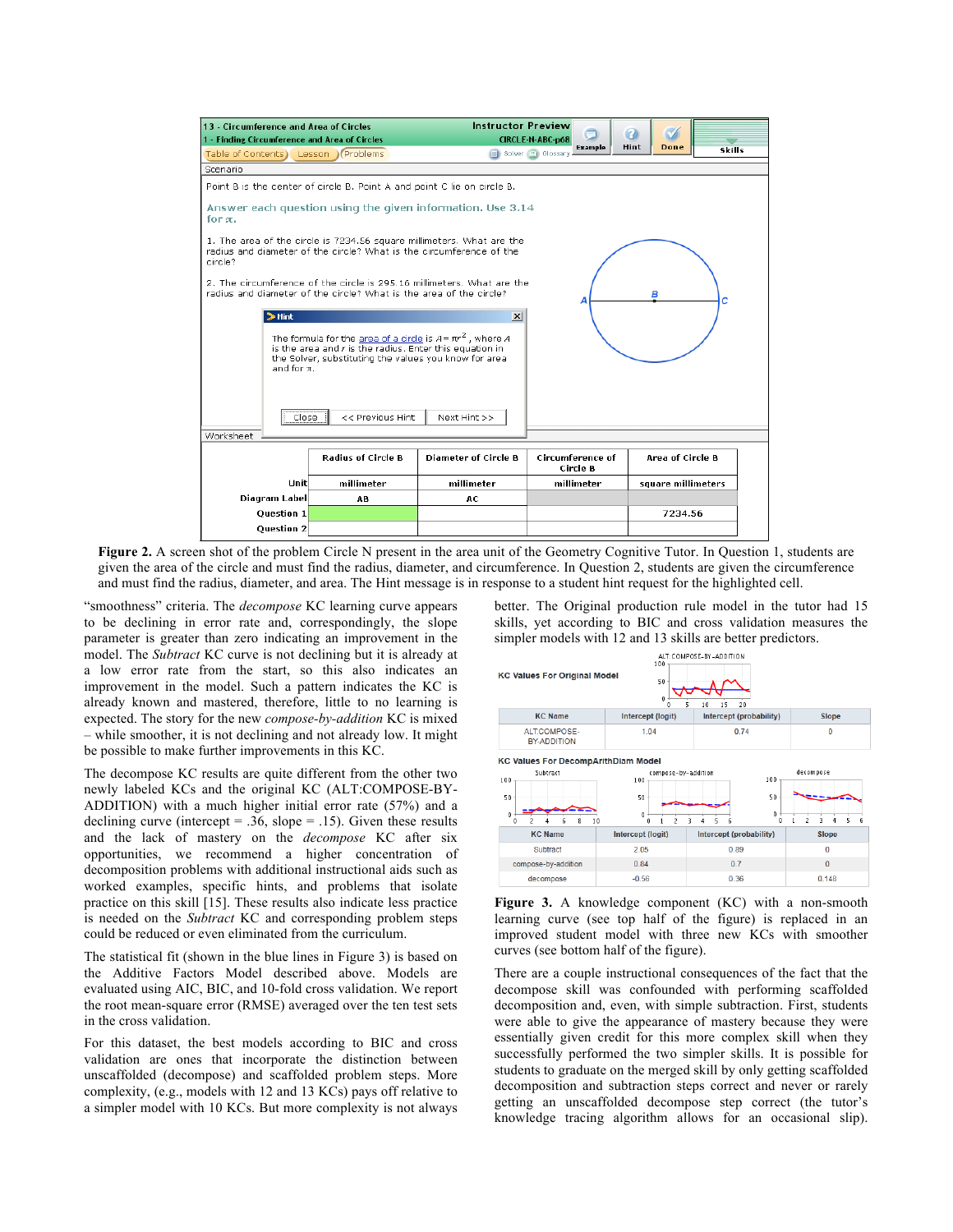Second, because there was no differentiation of these skills, there was no way to provide any isolated or extra practice on the tough unscaffolded decompose skill. Thus, for both of these reasons, there was not enough practice of decompose.

We have illustrated how new KC models can be produced and evaluated within DataShop. This process has produced many different models across a variety of datasets. For instance, the Geometry9697 dataset had at least 10 KC models associated with it. These models range in number of KCs from 1 to 15 with a median of 12 KCs. The KC models vary on factors including the shape of a figure, the formula involved, whether a formula is applied forward or backward, whether or not this step repeats an analogous one in the same problem, etc.

We next present the use of the LFA algorithm to perform an automated search for better models. A key trick is to use, in a crowd-sourcing fashion, existing models entered by DataShop users as the basis for input to this search algorithm

# **3. APPLYING LEARNING FACTORS ANALYSIS (LFA) ACROSS DOMAINS 3.1 Adapting LFA for use in DataShop**

#### Learning Factors Analysis (LFA) [1] is an algorithm that automatically finds better student models by searching through a space of KC models, represented as Q matrices, to find the one that best predicts student-learning data. The input to LFA includes a dataset of records that indicate a student, a step identifier (i.e., part of a problem or activity for which there is an observed and gradable student action), the order in which each student experiences each step, and whether the student was successful or not on the step (usually whether the students first action on a step is correct, that is, neither a hint request nor an incorrect action). The LFA input also includes a matrix, in the same form as the Q matrix described above, that indicates for each unique step (the rows) what candidate features or factors may affect student performance and learning on that step (the columns). This socalled P matrix is used, along with a set of operators, to determine the space of possible Q matrices that LFA searches over.

The output of LFA is a list of Q matrices (KC models) rank ordered (using either AIC or BIC) by how well they predict the student data. In the search process, new Q matrices are created from the current Q matrix by applying operators (split, merge, or add in the complete LFA) using a factor in the P matrix to modify some aspect of the current Q matrix.

Figure 4 provides a simple example of the search process beginning with the mapping of problem steps to Q and P matrices. In this example, a Q matrix with factors for multiplication (Mult) and subtraction (Sub) is modified by applying a split operator to a column in the Q matrix (Sub) using a column in the P matrix (Neg-result). The outcome is a new Q matrix (called Q' in Figure 4) that has the steps of Sub partitioned into two subsets (Sub-Pos and Sub-Neg) according to the values of Neg-result.

An important challenge in a broad application of LFA is determining how the P matrix gets created. In early applications of LFA, a human user (a single domain expert) created the P matrix. In the spirit of crowd sourcing, we have used the multiple hand-created KC models in DataShop as an alternative way to create the P matrix. The P matrix is automatically derived by combining all of the hypothesized KCs in the pre-existing KC models for that dataset. More specifically, the P matrix maintains the same rows (one for every step in every problem), but the columns (the hypothesized factors or KCs) are the union of all the columns in the pre-existing KC models (such that the number of columns is the sum of the number of columns across the existing models minus any duplicate columns).

|                                                                                                             |      |     |     |                       | $\mathbf{Q}'$ split [Q, Neg Result] |  |          |
|-------------------------------------------------------------------------------------------------------------|------|-----|-----|-----------------------|-------------------------------------|--|----------|
| Problem Step                                                                                                | Mult | Sub | Neg | Order<br>result of Op | Mult Pos Neg                        |  | Sub-Sub- |
| $2*8-30 \Rightarrow 16-30$<br>$16 - 30 \implies -14$<br>$30-2*8 \Rightarrow 20-16$<br>$20-16 \Rightarrow 4$ |      | 0   |     |                       |                                     |  |          |

**Figure 4.** Example of a Q matrix and P matrix mapped to problem steps and the resulting Q' matrix when Sub in the Q matrix is "split" by Neg-result from the P matrix.

LFA implements a best-first search. In each iteration of the search, the best Q matrix so far (as measured by AIC or BIC) is chosen for expansion. The LFA search process begins with the simplest possible Q-matrix where all steps involve one and only one KC. New candidate Q matrices (KC models) are generated by applying operators to the columns in the P matrix and the selected Q matrix. In the version used here, we only used the split operator: LFA creates new candidate Q matrices by splitting KCs in the current Q matrix using relevant factors in the P matrix. The search stops either after a pre-set number of iterations or when model improvements diminish (see below).

The search process results in the creation of machine-generated KC models that are usually more predictive (as measured by cross validation) than any of the starting models. Because the current implementation is only using LFA's split operator, which only generates single KC codes for each problem step, it is possible a starting model that includes multiple KCs per step could be better than any LFA model generated. Although cross validation is arguably the best way to test the predictive efficacy of a model, it is too computationally expensive to run inside the LFA search. Instead we have used BIC and, more recently, AIC as the heuristic to guide the search. After the search is complete, we test the best models using cross validation.

#### **3.2 Method: Apply LFA across 11 datasets**

In order to examine the LFA search process across a variety of datasets, we used eleven datasets representing five domains (geometry, algebra, fractions, English articles, and statistics) from the DataShop repository. Each dataset had from 1-16 KC models previously created by content specialists or researchers and most (65%) of these models coded a single KC per step. The number of knowledge components within models ranged from 1-48 and the number of student users ranged from 41-318. In addition to a variety of dataset characteristics, we have a wide group of researchers/authors represented: Lovett (statistics), Wiley (English articles), Booth (equation solving), Lomas (fractions), Koedinger (symbolization), Stamper, Ritter and Koedinger (geometry area).

To each dataset, we applied a version of LFA that: 1) used only the split operator, 2) started with a Q matrix with a single KC labeling all problem steps, and 3) started with a P matrix made up of the union of all existing KC models. We ran the search process twice on each dataset, once using BIC as the search heuristic and once using AIC. The search continues until a streak of 5 iterations does not produce a model with an improved heuristic value. We compared the two best models from each of the AIC and BIC runs (4 models total) with all the existing models using root mean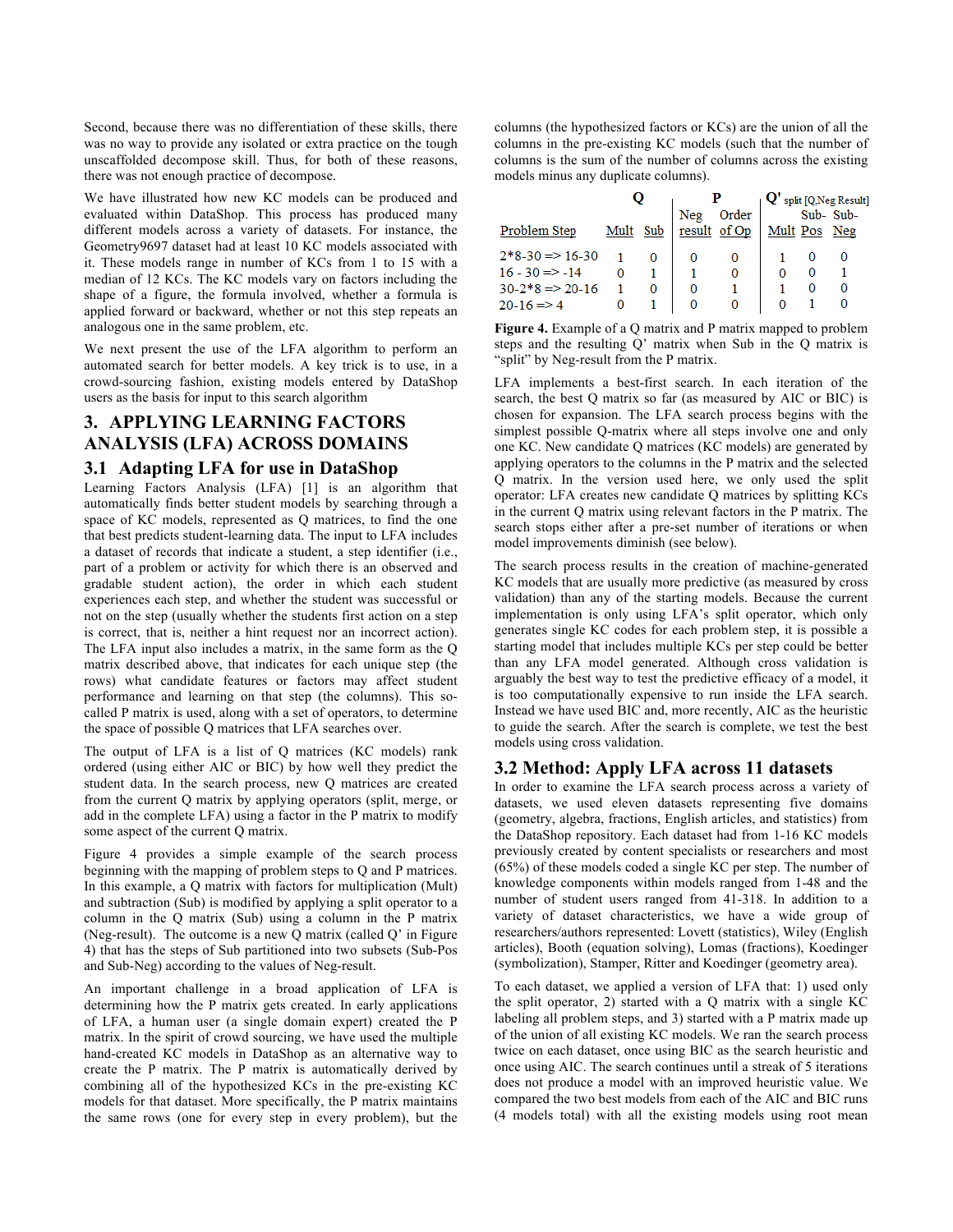square error (RMSE) as determined by 10-fold cross validation. Three different cross validations were run: 1) student stratified (SSCV), 2) item stratified (ISCV), and 3) no stratification (NSCV). For student stratified and item stratified cross validation, students or items (i.e., problem steps), respectively, were randomly chosen for the folds. No stratification cross validation selects the 10 folds randomly from the dataset as a whole, irrespective of student or item. We chose item stratified cross validation as the primary metric (the one used in Tables), because we are concerned with improving tutors and item stratified cross validation corresponds most closely with a key tutor decision of what next problem to select.

## **3.3 Results: Better Models Found**

Table 1 summarizes the results. Analysis of the datasets using RMSE from a 10-fold item stratified cross validation (ISCV) shows a machine-generated model is the best predictor of student performance across all eleven datasets and all four domains. This can be seen in Table 1 by noting that the RMSE values in the Best-LFA column (representing the results of machine-generated models) are all lower than those in the columns for the best model found by hand (Best-hand) and for the original model in use by the tutoring system or game (Orig-in-use).

The results from both SSCV and NSCV were mostly similar in that in 10 of 11 datasets, an LFA model was best. For the DFA-318 dataset, the Best-hand model was better on SSCV and NSCV (but not on ISCV). That model involved some steps being coded by more than one KC – such multi-KC coding is not a model that the LFA version we used (which only incorporates the split operator) can produce, however, a version with LFA's add operator could, in principle, produce such a model.

Besides reducing prediction error, the LFA-discovered models tend to better capture student learning in that the typical slopes on learning curves are steeper. The last columns in Table 1 show a comparison of the median learning slope  $(\gamma_k)$  for the Best-hand and Best-LFA models. In all but a couple of cases, the median learning slope is larger for the Best-LFA model than it is for the Best-hand model (e.g., 0.11 vs. 0.07 for Geometry9697).

# **4. INTERPRETING STUDENT MODEL IMPROVEMENTS**

We have shown how an automated process, such as an LFA search, discovers new and improved student models. But, are these improvements substantial and interpretable? Can they be used to propose plausible improvements in a tutoring system?

One method to evaluate newly discovered machine models is to investigate when and how much each KC in the original model is changed in the transformations that produced the best-hand and best-machine models. By isolating improvement in knowledge components, areas of student difficulty can be uncovered and automated systems can be redesigned to more efficiently address student learning by focusing better instruction and more practice on more difficult skills and less practice on easier skills.

We use the Geometry9697 dataset as an example of a proposed strategy for interpreting LFA results toward model and tutor improvement. That strategy starts with inspecting the impact of model improvements on specific aspects of the original model. A key observation is that while the overall prediction error (RMSE) reductions in Table 1 may seem small, LFA is likely to make significant changes in the KC model only in a few isolated places, that is, only for some of the original KCs. Although those changes may be practically significant, they are obscured in the overall RMSE change given much of the model remains the same.

Thus, we suggest trying to identify which of the KCs in a base model are most substantially changed in the creation of a new model. One way to do so is to compute the reduction in RMSE between models for each of the KCs in the base model.

| <b>Dataset</b>    | Content area      |                | <b>RMSE</b>          |                     | <b>Median Learning</b><br>slope (logit) |                            |
|-------------------|-------------------|----------------|----------------------|---------------------|-----------------------------------------|----------------------------|
|                   |                   | Orig<br>in-use | <b>Best-</b><br>hand | <b>Best-</b><br>LFA | <b>Best-</b><br>hand                    | <b>Best-</b><br><b>LFA</b> |
| Geometry9697      | Geometry area     | 0.4129         | 0.4033               | 0.4011              | 0.07                                    | 0.11                       |
| Hampton 0506      | Geometry area     | NA.            | 0.4022               | 0.4012              | 0.03                                    | 0.04                       |
| Cog Discovery     | Geometry area     | NA             | 0.3250               | 0.3244              | 0.16                                    | 0.16                       |
| <b>DFA-318</b>    | Story problems    | 0.4461         | 0.4407               | 0.4405              | 0.07                                    | 0.17                       |
| DFA-318-main      | Story problems    | 0.4376         | 0.4287               | 0.4266              | 0.09                                    | 0.17                       |
| Digital game      | <b>Fractions</b>  | 0.4442         | 0.4396               | 0.4346              | 0.17                                    | 0.14                       |
| Self-explanation  | Equation solving  | NA.            | 0.4014               | 0.3927              | 0.01                                    | 0.04                       |
| <b>IWT1</b>       | English articles  | 0.4262         | 0.4110               | 0.4068              | 0.10                                    | 0.12                       |
| <b>IWT 2</b>      | English articles  | 0.3854         | $0.3854*$            | 0.3806              | 0.12                                    | 0.16                       |
| IWT <sub>3</sub>  | English articles  | 0.3970         | 0.3965               | 0.3903              | 0.05                                    | 0.15                       |
| Statistics-Fall09 | <b>Statistics</b> | 0.3648         | 0.3527               | 0.3353              | $***$                                   | 0.09                       |

**Table 1.** The root mean square error (RMSE) for the best KC models as determined by item stratified cross validation.

NA: Original models (or statistics on them) were not available in some cases.

\* IWT 2 dataset only has 1 model, therefore the original-in-use and best-hand models have the same RMSE.

\*\*The best-hand model for Statistics-Fall09 dataset has only 1 KC.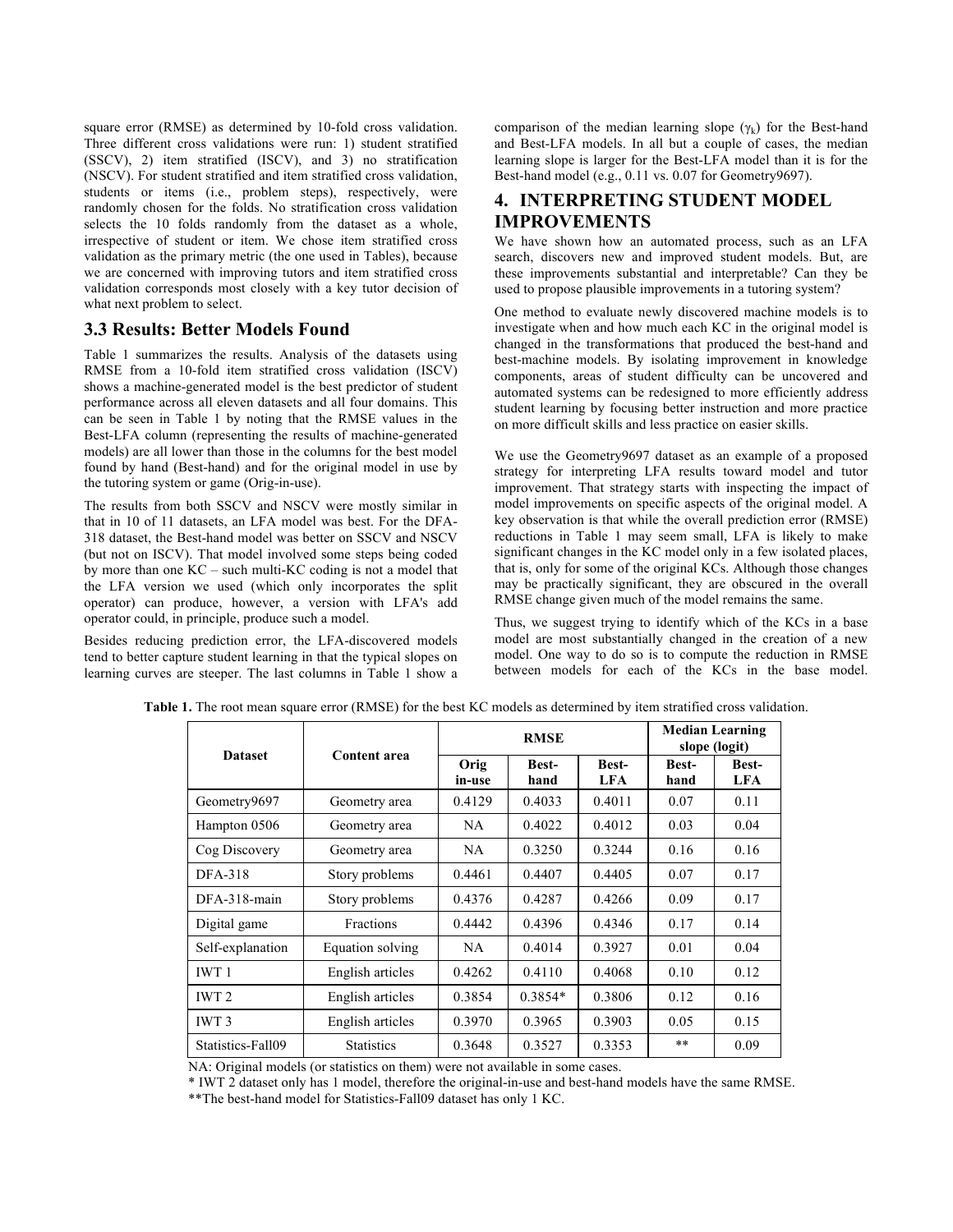More specifically, for each data point labeled by a base model KC, we find the RMSE based on the predictions of the base model and compare it with the RMSE based on the predictions of the new model. We compute the percent reduction in RMSE ((base new)/base).

Table 2 summarizes the results of this analysis on the Geometry9697 dataset by comparing each pair of the Original, best hand, and best LFA models in terms of the Original model KCs. As anticipated, the last row shows that for most of the Original KCs (12 of 15), there is little to no improvement in the best hand and best LFA models. However, for three of the KCs, there are large reductions in prediction error. The TRIANGE-SIDE KC has the largest RMSE reduction from Original to LFA model (11.1%); however, the decrease is mostly caught in the improvements made to the best hand-model from the Original model (10.0%). The COMPOSE-BY-ADDITION KC is also improved (as described in section 2) just in the original to handmodel transition. The CIRCLE-RADIUS KC, on the other hand, realizes an almost 6% reduction of RMSE from the Original model to the best hand-model, and then another sizeable reduction of almost 4% from best-hand model to the best LFA model. This discovery of LFA represents a genuine machine-based discovery not directly anticipated by human analysts.

**Table 2.** Improvement in knowledge components in the Geometry9697 dataset measured by the percent reduction of root mean squared error (RMSE) from item-stratified cross validation.

| Original model                 | % reduction in RMSE |                 |                   |  |
|--------------------------------|---------------------|-----------------|-------------------|--|
| <b>KCs</b>                     | $orig$ ->hand       | hand->LFA       | orig-LFA          |  |
| <b>CIRCLE-RADIUS</b>           | 5.8%                | $4.0\%$         | 9.5%              |  |
| COMPOSE-BY-<br><b>ADDITION</b> | $5.2\%$             | $0.3\%$         | 5.5%              |  |
| <b>TRIANGLE-SIDE</b>           | 10.0%               | 1.2%            | 11.1%             |  |
| Range of the 12<br>other KCs   | $-0.5$ to 3.4%      | $-3$ to $1.0\%$ | $-0.2$ to $3.1\%$ |  |

A closer look at the CIRCLE-RADIUS KC from the Original shows it is coded as three separate KCs in the best hand-model: (1) circle area, (2) circle-diam-from-given, and (3) circle-diamfrom-subgoal. In all three of these KCs, computing a radius is the target skill but how it is computed depends on what component measure is provided. For example, in the Circle-N problem (see Figure 2), area is given in the first row of the table (and in the text as Question 1) and students must compute the remaining values including radius; this is labeled as the circle-area KC. In the circle-diam-from-subgoal KC, circumference is given (row 2 or Q2) and in the circle-diam-from-given KC, diameter is given. As can be seen in Figure 5, the LFA model further changes these same KCs by either combining (e.g., circle-diam-from-given combines with three other KCs to form Geometry) or splitting (e.g, circle-area splits to form a reduced version of itself and a new KC called radius-from-area). Circle-diam-from-subgoal remains the same from best hand to best machine. We use the circle-area split as an illustration of how the machine-model uncovered a useful improvement in the original model that was not anticipated by humans generating hand models.



**Figure 5.** The splitting and combining of circle-radius and other related hypothesized knowledge components in going from the original-model to the best hand model to the best machine model.

In Figure 5, we see the circle-area KC in the best hand-model has 22 problem steps but after the LFA algorithm is applied this one KC is divided into two KCs – one with 19 problem steps and the other with 3 problem steps. What is unique about these three problem steps that they split from the original 22 to form a "new" KC?

A careful examination of the three problem steps in the new radius-from-area KC reveals a backward strategy is necessary for a correct solution (e.g., finding radius when area of circle is given) unlike the other nineteen problem steps, which require a forward strategy. Although using a backward strategy is not uncommon in the dataset (about 27% of the problem steps require it), none of the other KCs were split between backward and forward by the search algorithm. In fact, eight of thirteen KCs in the best handmodel label backward steps but only circle-area benefits from being split into forward and backward versions.

Figure 6 is analogous to Figure 3 and shows the effect of the LFA discovery to split circle-area in the best hand-model (called DecompArithDiam) into circle-area (labeling fewer steps) and radius-from-area. Both resulting learning curves are smoother than the original and they have steeper slopes (.105 and .165, respectively, as compared to .068).

Performance on the circle-area backward problems (called radiusfrom-area) is lower (54%) than performance on the circle-area forward problems (80%), which is perhaps not a surprise. However, in this context, it is surprising that the difference in backward vs. forward performance on the other KCs is small and statistically negligible. For example, pentagon area does not split from apothem or side (backward =  $66\%$ , forward =  $62\%$ ), parallelogram area does not split from parallelogram side (backward =  $89\%$ , forward =  $91\%$ ), trapezoid area does not split from base or height (backward =  $54\%$ , forward =  $55\%$ ), and triangle area does not split from base or height (backward =  $68\%$ , forward =  $78\%$ ).

In addition to not finding a backward split for any of the area formulas for other shapes, there was no forward-backward split for other circle formulas (circumference = pi\*diameter and diameter  $= 2*$ radius). A unique feature of working the circle area formula backwards is that it requires a square root operation to find the radius (after dividing the given area by pi). Thus, the uncovered knowledge component appears to be about learning when and how to employ a square root operation rather than about a general ability to apply a backward strategy, for instance, by using algebra (as suggested in the hint in Figure 2). Note, the need to employ a square root is also required in backward application of the square area formula, however, this tutor unit did not have any such problems where only the area of a square is given and the side must be found.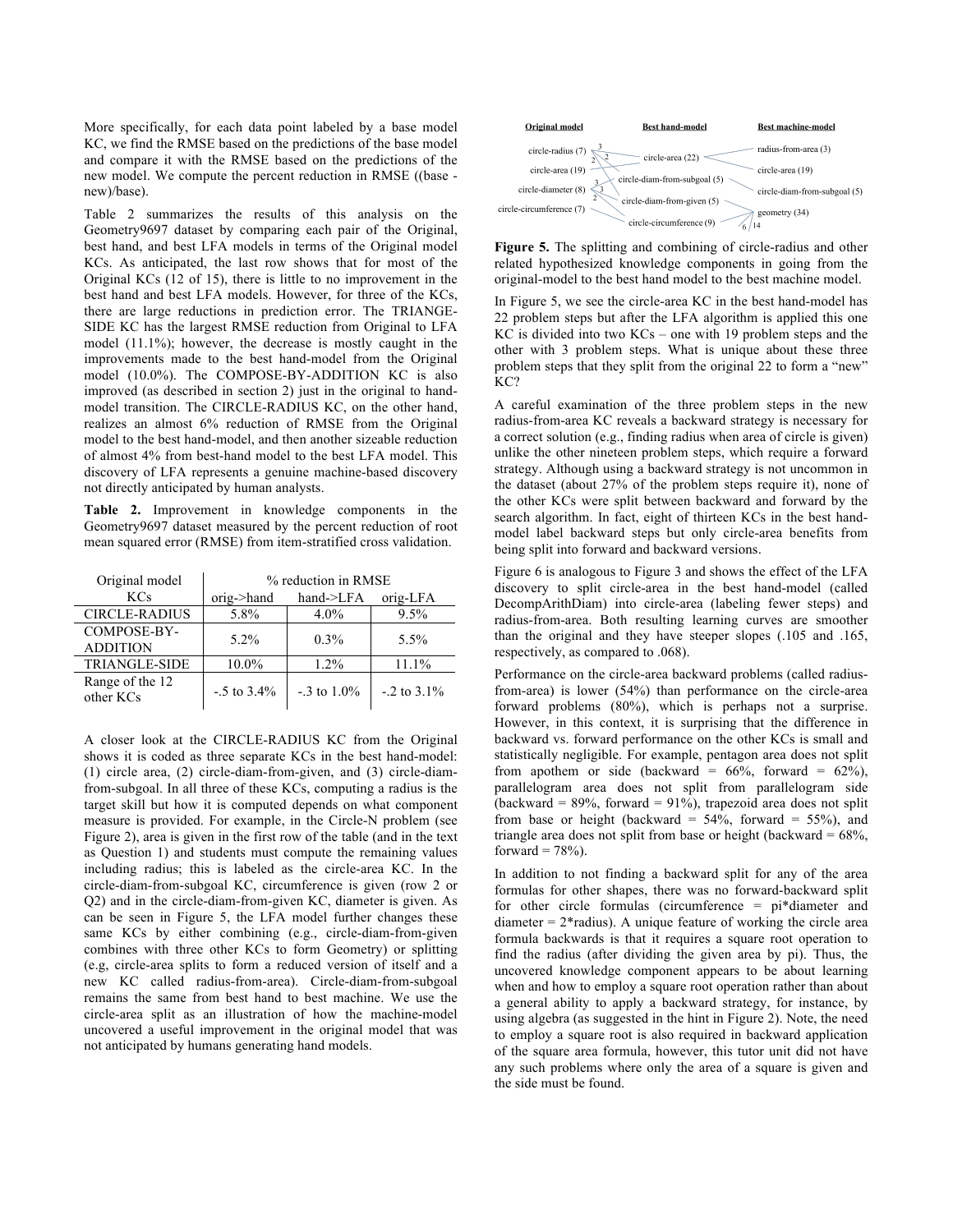| <b>DecompArithDiam Model</b>                                 |                          | <b>LFASearchModel1-renamed Model</b>           |                                              |  |  |
|--------------------------------------------------------------|--------------------------|------------------------------------------------|----------------------------------------------|--|--|
| circle-area<br>100<br>50<br>0<br>10<br>15<br>20<br>5<br>0    | 100<br>50<br>0<br>5<br>0 | circle-area<br>100<br>50<br>0<br>10<br>15<br>ſ | radius-from-area<br>$\overline{2}$<br>3<br>4 |  |  |
| <b>KC Values For DecompArithDiam Model</b><br><b>KC Name</b> | Intercept (logit)        | Intercept (probability)                        | <b>Slope</b>                                 |  |  |
| circle-area                                                  | 0.31                     | 0.58                                           | 0.068                                        |  |  |
| <b>KC Values For LFASearchModel1-renamed Model</b>           |                          |                                                |                                              |  |  |
| <b>KC Name</b>                                               | Intercept (logit)        | Intercept (probability)                        | Slope                                        |  |  |
| circle-area                                                  | 0.44                     | 0.61                                           | 0.106                                        |  |  |

**Figure 6.** Learning curves and model values of circle area knowledge component in best hand-model and after splitting to circle area and radius-from-area KCs in best LFA model.

 $0.41$ 

 $0.165$ 

 $-0.38$ 

radius-from-area

The consequences for tutor changes based on this automated discovery of LFA are significant. We recommend the tutor distinguish area-to-radius problems while merging all other forward/backward area combinations (e.g., pentagon side and pentagon area). The current unit in the Geometry Tutor only has three problem steps associated with the area-to-radius KC, not enough to lead to mastery on a difficult skill. Thus, more such problems should be created. The skill tracking, which is done with skill bars in the tutor, should be modified to maintain the forwardbackward distinction for the circle area formula, but merge the forward-backward distinctions for other formulas (including the other circle formulas for circumference-diameter and the diameter-radius relationships). This change should substantially reduce the time students currently take to separately (and unnecessarily) demonstrate mastery of both the forward and backward versions of each of the area formulas. This time could in turn be used to make sure that students get enough practice in cases where their prior algebra background appears insufficient for backward application of formulas, namely in use of the square root operation. Further, given the need for more square root practice, square-area-to-side problems should also be added.

## **5. Conclusion and Future Work**

This paper demonstrates an automated technique for the discovery of better student models using input from previously generated models. LFA discovered better student models in 11 of 11 cases as measured by item stratified cross validation and 10 of 11 cases by student stratified and non-stratified cross validation.

Although the reduction in overall error (RMSE) appears rather small, we demonstrated how this small error reduction is a consequence of most of the discovered model being essentially the same as the original. There are a few isolated changes that are statistically large and, more importantly, practically significant for tutor redesign.

A related, more nuanced point is that even in cases where there is no significant improvement in prediction error, the new model may be better in parsimony (i.e., by reducing the number of KCs). Parsimony improvements in student models are important scientifically because they simplify explanations and suggest broader transfer of learning. They are also practically important in that tutors with a more compact student model will save and focus student time.

Student models are critical to effective adaptive instruction. Different kinds of student model changes (e.g, original KCs splitting or not splitting) suggest specific tutor redesigns. A number of instructional design changes are suggested when an original KC is split into one or more new KCs. First, the skill bars and knowledge tracing need to be changed to include the new KCs and to be sure that students master all of them. Second, often a newly discovered KC will occur in too few of the existing problems and thus new problems need to be created. Third, the distinction discovered in the KC split (e.g., use of square root) may be better highlighted in the various forms of instruction that tutor may employ including worked examples, error feedback messages, and next-step hint messages. Similarly, a different set of instructional design changes are suggested when a number of original KCs are merged (i.e., are not split) into a single KC. First, the skill bars and knowledge-tracing model need to be changed to eliminate unnecessary distinctions. With corresponding knowledge tracing parameter changes, the number of practice problems a student needs to master the merged KC will be significantly reduced relative to the greater number previously needed to master each of the separate KCs. Second, the commonality discovered in the KC merge (e.g., the learning obstacle for most area operations is learning to retrieve and map the right formula, not learning how to apply it in a forward or backward direction) can be highlighted in the various forms of instruction that tutor employs. Doing so may better encourage the desired generalization and greater transfer of learning.

The general LFA algorithm includes an "add" operation that can produce multiple KC codes for a single problem step. For efficiency reasons (for larger datasets, LFA ran for multiple days) and to simplify interpretation of the results, we did not use the add operator in the version of LFA employed here. However, in the case that a new KC is added, there are instructional implications beyond those indicated above for split operations. Namely, there is the possibility of inventing new tasks that isolate a KC that might only occur with other KCs in the current set of tasks. Doing so has been demonstrated to yield significant improvements in student learning [7]. Future work should explore the use of the add operator in the LFA algorithm and, more generally, needed algorithm improvements to increase efficiency.

Some other automated techniques discover models that are difficult or impossible to understand, either toward deriving insights into student learning or making practical improvements in instruction. The output of LFA is more interpretable and convertible to tutor changes than these alternative "black box" machine learning methods that may produce Q matrices (or other latent variable representations) without consistent application of analyst-derived codes or without code labels at all. Even so, the output of LFA is complex and not trivial to interpret. Thus, we recommend a strategy (illustrated in Table 2) for isolating the practically significant student model improvements that LFA discovers. Such improvements in the student model have direct implications for many aspects of tutor design including problem development, knowledge tracing, problem selection and sequencing, skill bar display, instructional hint and hint message content. Using data to automatically improve student models and, in turn, improve instructional systems is a tremendous opportunity for educational data mining, especially as we accumulate large datasets and relevant techniques in repositories like DataShop.

A notable innovation here is a simple form of crowd sourcing of the work done by data analysts using DataShop. A significant limitation of LFA recognized in prior work [1] is the need for the P matrix input to the algorithm, that is, the human coding needed